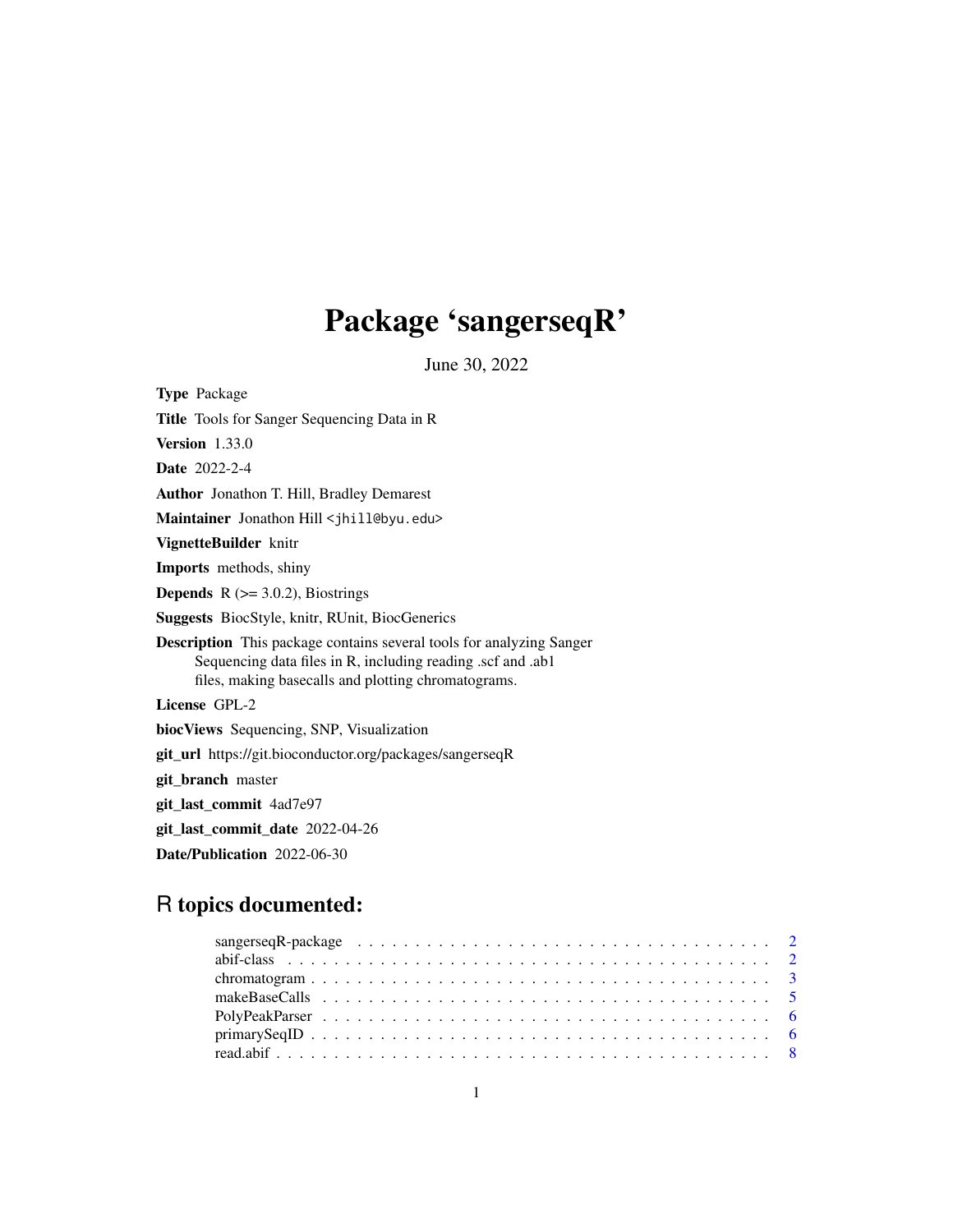#### <span id="page-1-0"></span>2 abif-class and  $\frac{1}{2}$  abif-class abif-class abif-class abif-class abif-class abif-class abif-class abif-class abif-class abif-class abif-class abif-class abif-class abif-class abif-class abif-class abif-class abif-cla

| Index |  |  |
|-------|--|--|
|       |  |  |
|       |  |  |
|       |  |  |
|       |  |  |
|       |  |  |

sangerseqR-package *Tools for Sanger Sequencing Data in R*

## Description

This package contains several tools for analyzing Sanger Sequencing data files in R, including reading .scf and .ab1 files, making basecalls and plotting chromatograms.

#### Author(s)

Jonathon T. Hill, Bradley Demarest

Maintainer: Jonathon Hill <jhill@genetics.utah.edu>

#### References

Jonathon T Hill, Bradley L Demarest, Brent W Bisgrove, Yi-chu Su, Megan Smith and H. Joseph Yost (2014). Poly peak parser: Method and software for identification of unknown indels using sanger sequencing of polymerase chain reaction products. Developmental Dynamics 243:1632- 1636

#### See Also

Biostrings

abif-class *ABIF Class Objects*

## <span id="page-1-1"></span>Description

S4 object returned by [read.abif](#page-7-1) containing all fields in the ABIF file format (see [http://home.](http://home.appliedbiosystems.com/support/software_community/ABIF_File_Format.pdf) [appliedbiosystems.com/support/software\\_community/ABIF\\_File\\_Format.pdf](http://home.appliedbiosystems.com/support/software_community/ABIF_File_Format.pdf)). Data fields vary by machine and basecaller versions. Must be converted to [sangerseq](#page-10-1) to be used in other functions from this package.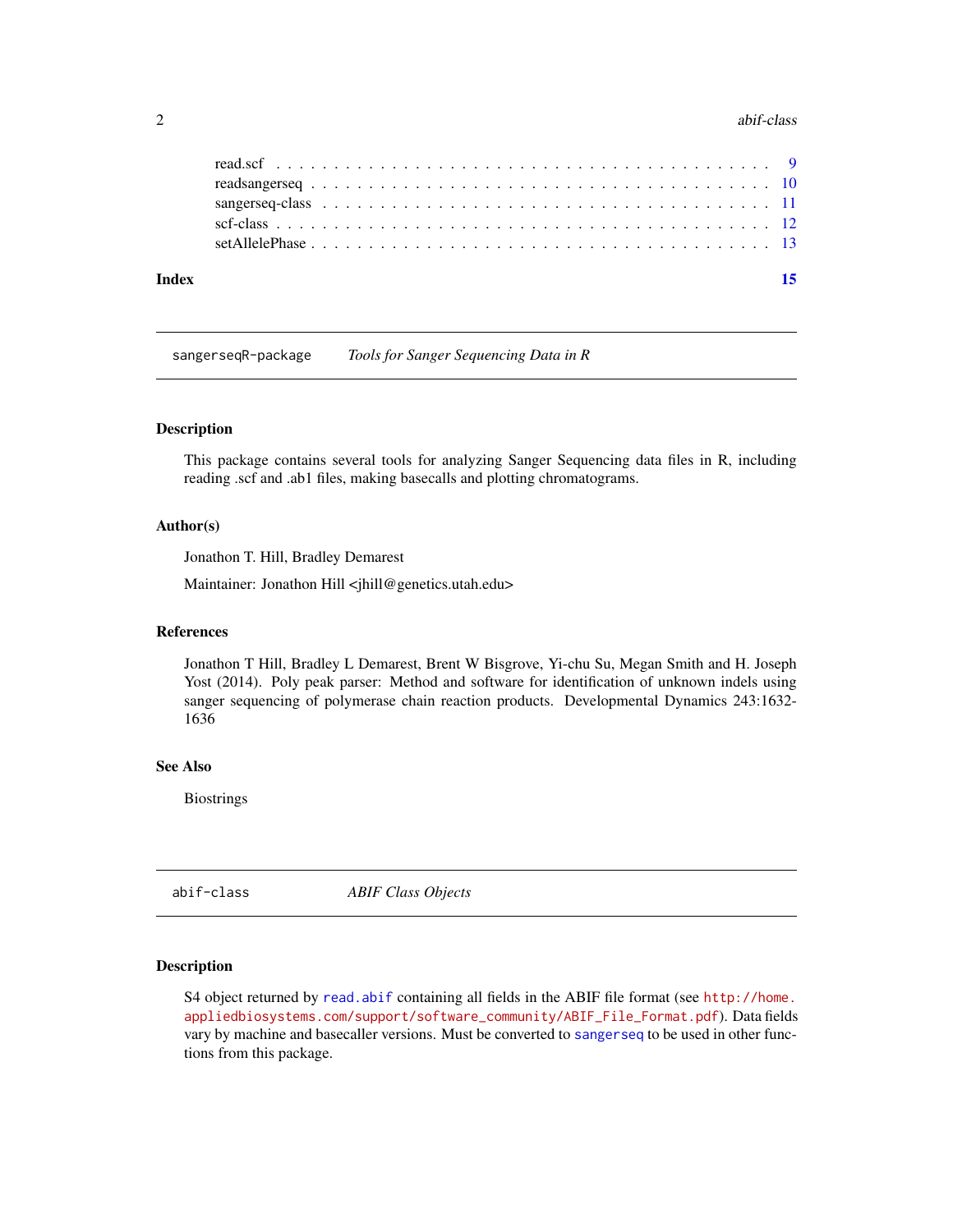## <span id="page-2-0"></span>chromatogram 3

## Slots

header Header information from the file.

- directory Directory information from file containing field names and information for reading binary data.
- data List object containing all data fields and values in file. Included fields vary by machine and basecaller versions.

#### See Also

[read.abif](#page-7-1), [scf](#page-11-1), [sangerseq](#page-10-1)

## Examples

```
hetab1 <- read.abif(system.file("extdata",
                                "heterozygous.ab1",
                                package = "sangerseqR"))
```
str(hetab1)

<span id="page-2-1"></span>chromatogram *Generate Chromatogram*

## Description

Generates a chromatogram from a [sangerseq](#page-10-1) class object.

## Usage

```
chromatogram(obj, trim5 = 0, trim3 = 0, showcalls = c("primary","secondary", "both", "none"), width = 500, height = NA, cex.mtext = 1,
  cex.base = 1, ylim = 2, filename = NULL, showtrim = FALSE,
  showhets = TRUE)
## S4 method for signature 'sangerseq'
chromatogram(obj, trim5 = 0, trim3 = 0,
```

```
showcalls = c("primary", "secondary", "both", "none"), width = 100,
height = 2, cex.mtext = 1, cex.base = 1, ylim = 3, filename = NULL,
showtrim = FALSE, showhets = TRUE)
```
#### Arguments

| obi       | sangerseq class object                                                                                                              |
|-----------|-------------------------------------------------------------------------------------------------------------------------------------|
| trim5     | Number of bases to trim from the beginning of the sequence.                                                                         |
| trim3     | Number of bases to trim from the end of the sequence.                                                                               |
| showcalls | Which basecall sequence to show. Any value other than "primary", "secondary"<br>or "both" will result in basecalls not being shown. |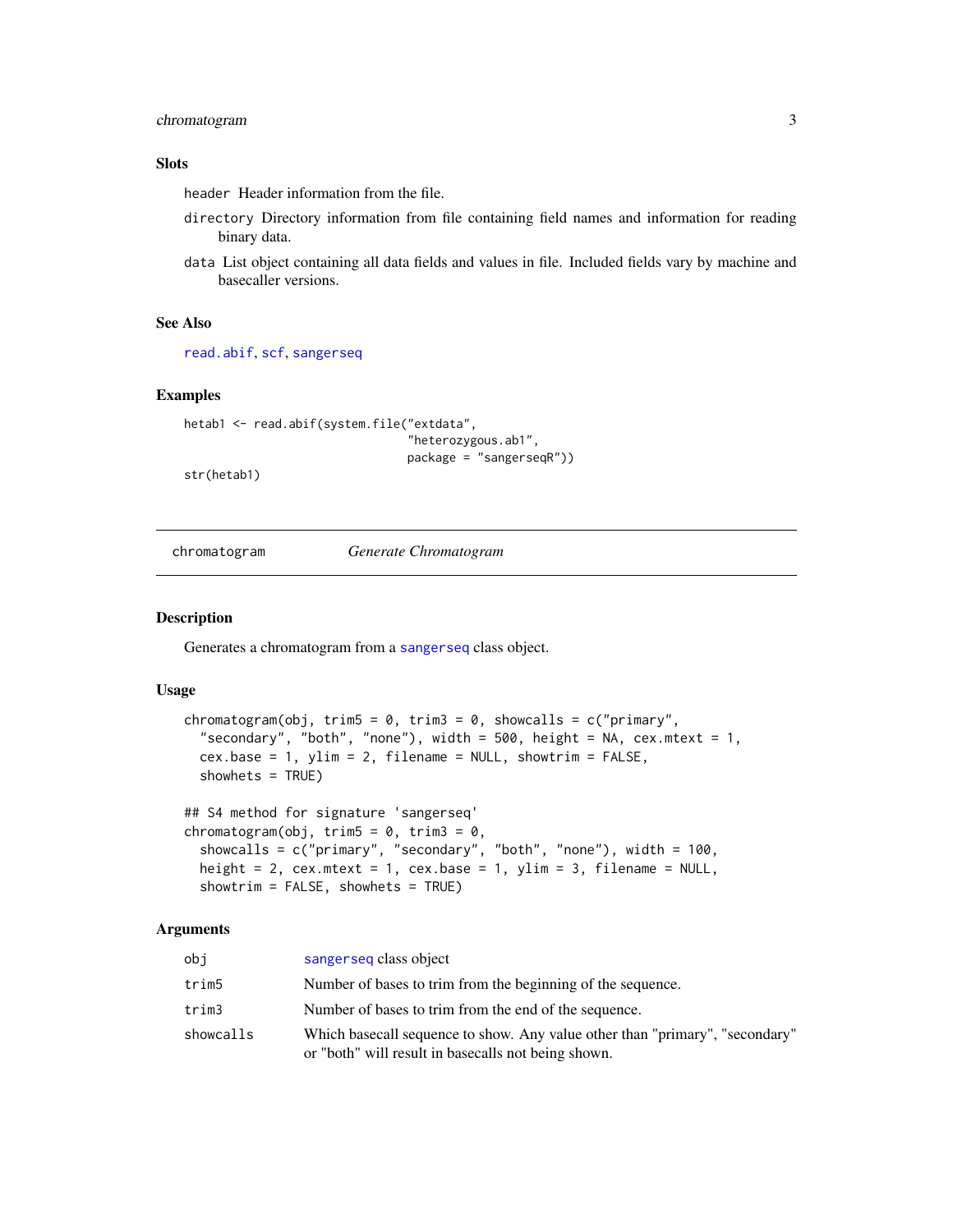<span id="page-3-0"></span>

| width     | Approximate number of bases per line.                                                          |
|-----------|------------------------------------------------------------------------------------------------|
| height    | Height of each plot row. Ignored by some devices.                                              |
| cex.mtext | Size factor for the text in the margins.                                                       |
| cex.base  | Size factor for the basecall text.                                                             |
| vlim      | Peaks larger than this many times the IQR larger than the median will be cutoff.               |
| filename  | Name of PDF file to save to. A "NULL" value outputs the chromatogram to the<br>current device. |
| showtrim  | If true, highlights trimmed region instead of hiding it.                                       |
| showhets  | Whether or not to highlight heterozygous positions.                                            |

#### Details

This function outputs a chromatogram to the current device or to a PDF file (filename is not NULL). Primary, Secondary or both basecalls can be shown if they are contained in the [sangerseq](#page-10-1) object provided. What is shown will depend on how they were generated. If generated and provided by the ABIF or SCF file, then it will show the primary calls on the first line and the secondary calls on the second line. If generated by [makeBaseCalls](#page-4-1), then they will show the maximum and alternate basecalls only for heterozygous peaks. Finally, if the [setAllelePhase](#page-12-1) has been run on the object, then the first line is the reference sequence and the second line is the alternate allele.

The range of the trace data shown is trimmed to the called sequence by default. Setting trim5 and trim3 to NULL will show the complete trace 5' and 3' of the called bases, respectively. This will generally create a very long trace. Conversely, setting trim5 and trim3 to an integer > 0 will hide the data corresponding to that number of bases at each end. For example, trim5=10 and trim3=20 will remove 10 bases from the 5' end and 20 bases from the 3' end.

Several output parameters can also be set to control how the figure appears. However, it should be noted that if the current device is too small, R will return an error and not show the chromatogram. This is common with long sequence reads. To bypass this error, we recommend that the user set filename. This will cause the chromatogram to be saved to a PDF file in the current working directory.

#### Value

A plot showing the chromatogram tracedata and, optionally, basecalls.

### See Also

[makeBaseCalls](#page-4-1), [setAllelePhase](#page-12-1), [sangerseq](#page-10-1)

#### Examples

```
hetsangerseq <- readsangerseq(system.file("extdata",
                                          "heterozygous.ab1",
                                          package = "sangerseqR"))
hetcalls <- makeBaseCalls(hetsangerseq, ratio = 0.33)
chromatogram(hct calls, width = 100, height = 2, trim5 = 50, trim3 = 100,showcalls = "both", filename = "chromatogram.pdf")
```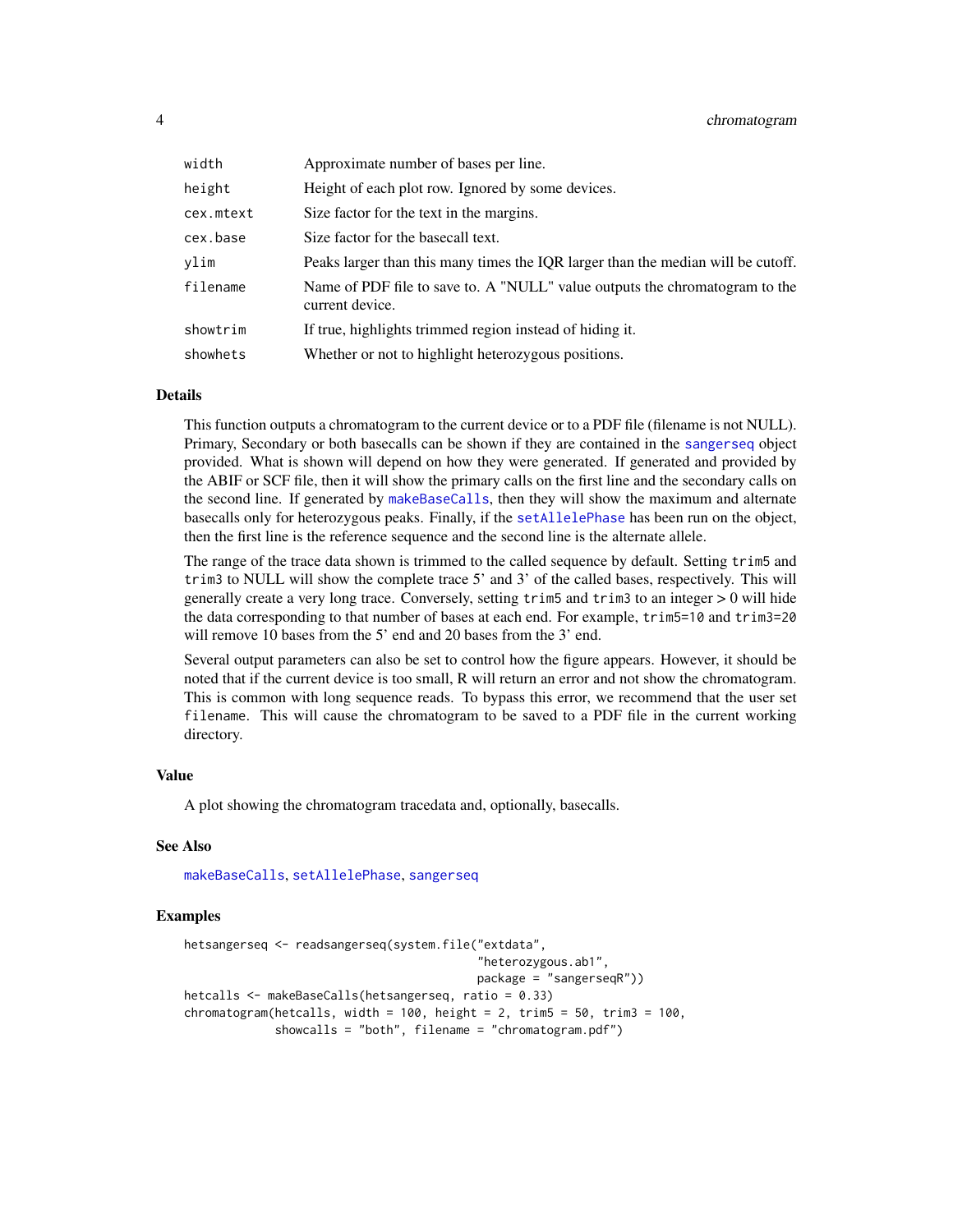<span id="page-4-1"></span><span id="page-4-0"></span>makeBaseCalls *Make Basecalls*

## Description

Updates a [sangerseq](#page-10-1) class object to contain primary and secondary peak calls.

#### Usage

```
makeBaseCalls(obj, ratio = 0.33)
## S4 method for signature 'sangerseq'
makeBaseCalls(obj, ratio = 0.33)
```
#### Arguments

| obi   | sangerseq class object                                                                                 |
|-------|--------------------------------------------------------------------------------------------------------|
| ratio | cutoff ratio for separating signal and noise. Ratio is relative to maximum peak<br>in basecall window. |

## Details

Scf files do not contain secondary basecalls and ABIF files sometimes (but not always) contain secondary peak calls that show the secondary peak even if clearly a negative peak. This is problematic in sequence reads where heterozygous sequence data is contained in the chromatogram data. makeBaseCalls identifies basecall windows containing more than one peak using the provided cutoff ratio and then makes heterozygous calls for those windows. The primarySeq will always contain the base corresponding to the maximum peak amplitude within the window. The secondaryPeak will have the same base if the peak was classified as a homozygous peak, the base corresponding to the second tallest peak if two peaks were above the cutoff, or an ambiguous base if more than two peaks were identified in the window that are higher than the cutoff ratio.

#### Value

[sangerseq](#page-10-1) s4 object with new basecalls in the primarySeq and secondarySeq fields. Matrix values are also updated to reflect newly called base positions and amplitudes of all peaks within window.

#### See Also

[chromatogram](#page-2-1), [setAllelePhase](#page-12-1), [sangerseq](#page-10-1)

#### Examples

```
hetsangerseq <- readsangerseq(system.file("extdata",
                                          "heterozygous.ab1",
                                          package = "sangerseqR"))
hetcalls <- makeBaseCalls(hetsangerseq, ratio = 0.33)
```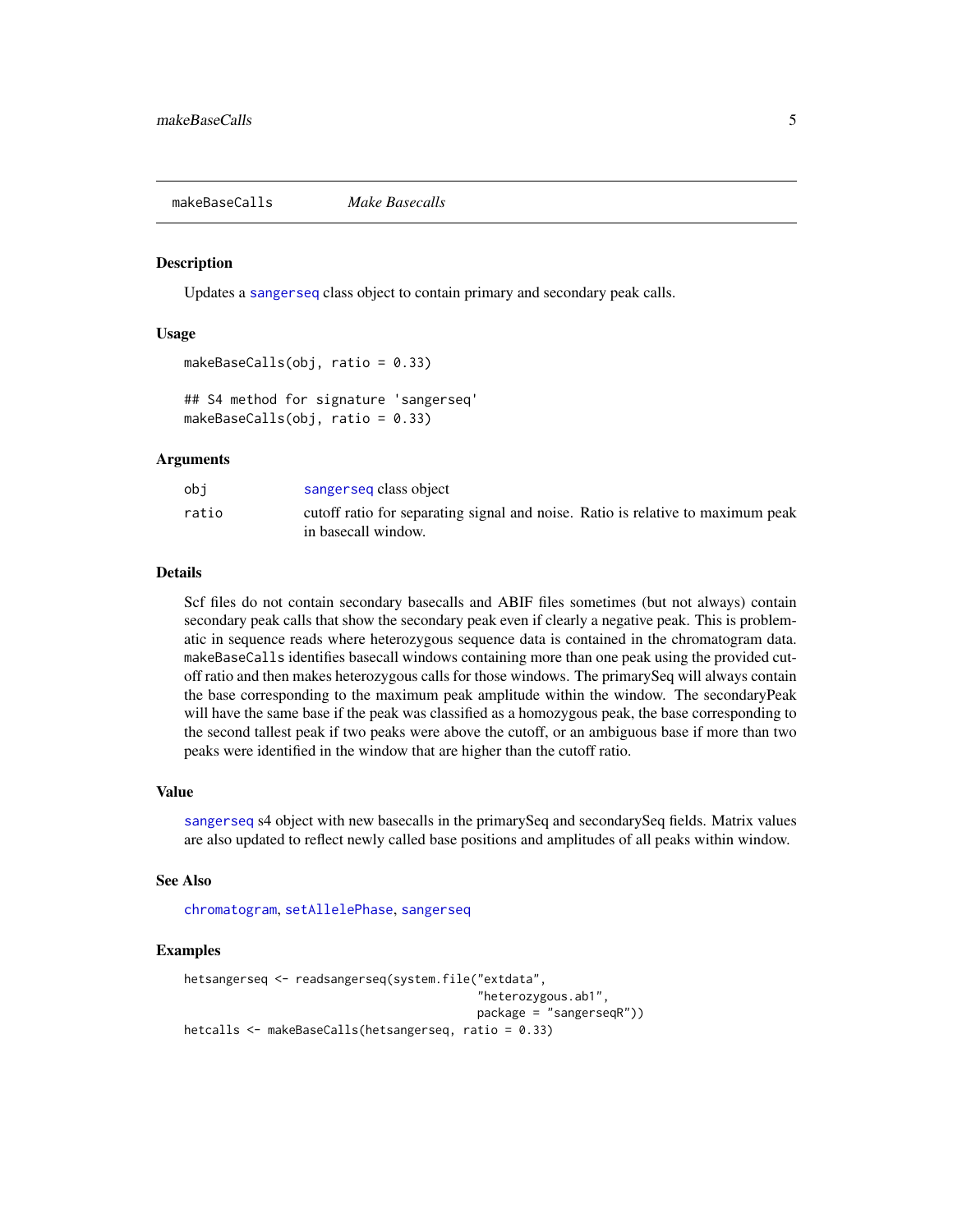<span id="page-5-0"></span>

## Description

Runs the Poly Peak Parser shiny (shiny.rstudio.com) app in the system's default browser. Poly Peak Parser is a web front end that reads, plots and parses double peaks from chromatogram files. Instructions can be found on the webpage once it launches.

### Usage

PolyPeakParser()

## Value

[scf](#page-11-1) s4 object

#### See Also

[read.abif](#page-7-1), [readsangerseq](#page-9-1), [scf](#page-11-1)

#### Examples

## Not run: PolyPeakParser()

## End(Not run)

<span id="page-5-1"></span>primarySeqID *Sangerseq Accessor Functions*

## <span id="page-5-2"></span>Description

Accessor Functions allow the user to retrieve results from and assign values to [sangerseq-class](#page-10-2) objects.

#### Usage

```
primarySeqID(obj)
primarySeqID(obj) <- value
primarySeq(obj, string = FALSE)
primarySeq(obj) <- value
```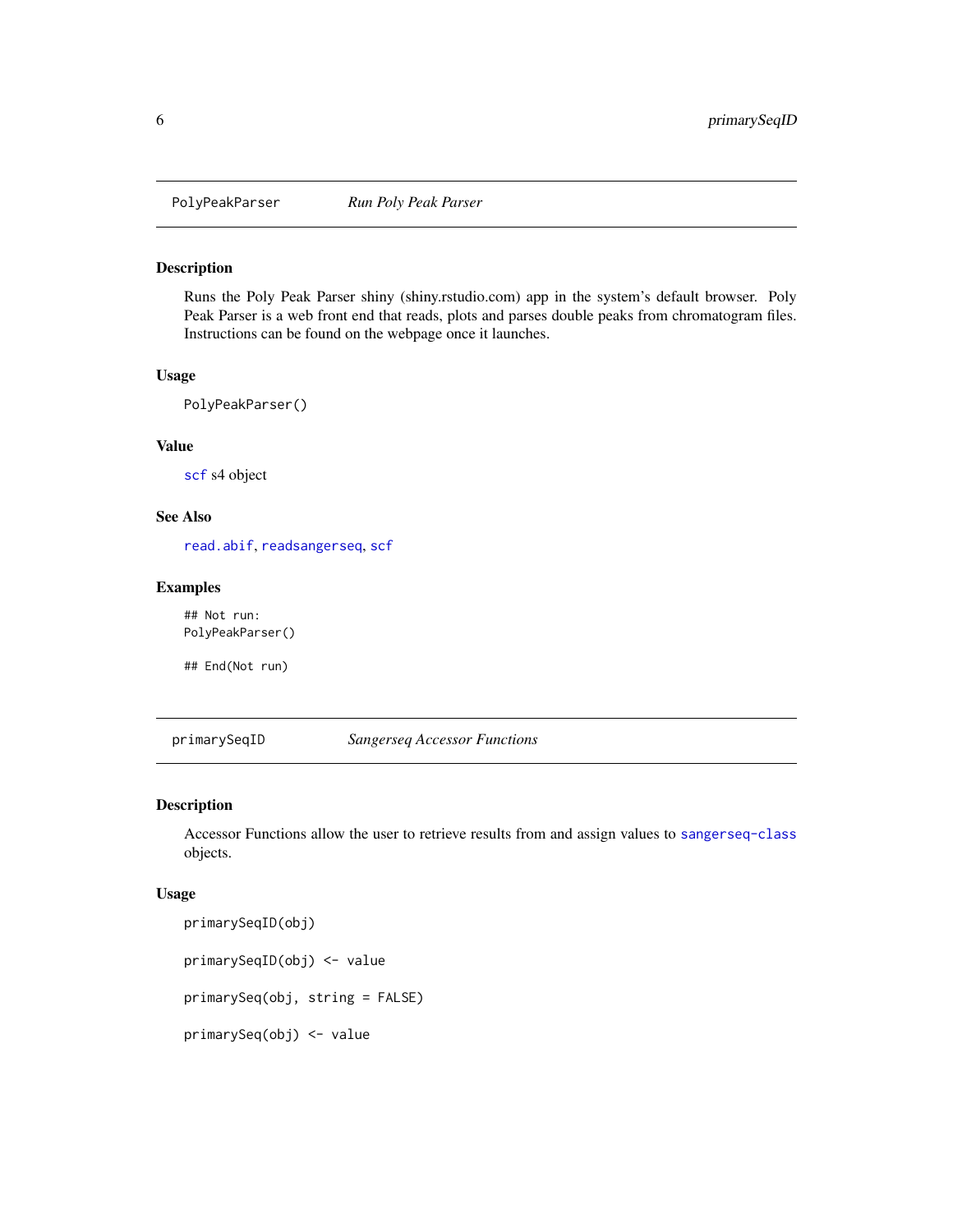## primarySeqID 7

secondarySeqID(obj) secondarySeqID(obj) <- value secondarySeq(obj, string = FALSE) secondarySeq(obj) <- value traceMatrix(obj) traceMatrix(obj) <- value peakPosMatrix(obj) peakPosMatrix(obj) <- value peakAmpMatrix(obj) peakAmpMatrix(obj) <- value ## S4 method for signature 'sangerseq' primarySeq(obj, string = FALSE) ## S4 method for signature 'sangerseq' secondarySeq(obj, string = FALSE) ## S4 method for signature 'sangerseq' traceMatrix(obj) ## S4 method for signature 'sangerseq' peakPosMatrix(obj) ## S4 method for signature 'sangerseq' peakAmpMatrix(obj) ## S4 method for signature 'sangerseq' primarySeqID(obj) ## S4 method for signature 'sangerseq' secondarySeqID(obj) ## S4 replacement method for signature 'sangerseq' primarySeq(obj) <- value ## S4 replacement method for signature 'sangerseq' secondarySeq(obj) <- value ## S4 replacement method for signature 'sangerseq'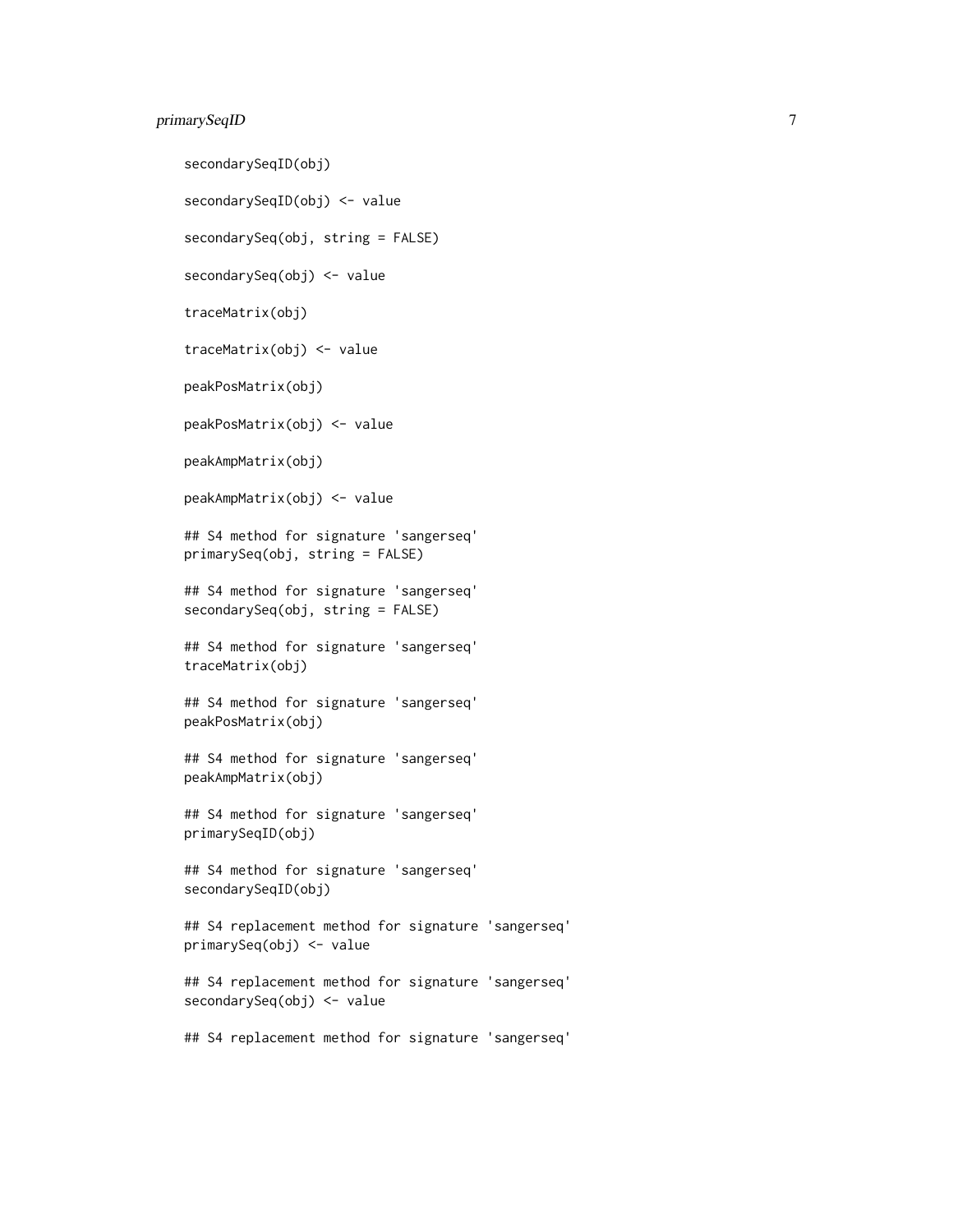#### <span id="page-7-0"></span>8 **8** *read.abif*

```
traceMatrix(obj) <- value
## S4 replacement method for signature 'sangerseq'
peakPosMatrix(obj) <- value
## S4 replacement method for signature 'sangerseq'
peakAmpMatrix(obj) <- value
## S4 replacement method for signature 'sangerseq'
primarySeqID(obj) <- value
## S4 replacement method for signature 'sangerseq'
secondarySeqID(obj) <- value
```
#### Arguments

| obi    | sangersed object to be manipulated                                                                                      |
|--------|-------------------------------------------------------------------------------------------------------------------------|
| value  | The value to set the slot to.                                                                                           |
| string | TRUE/FALSE, FALSE (default) returns a DNAString class object. TRUE re-<br>turns the DNA sequence as a character string. |

## See Also

[sangerseq-class](#page-10-2)

## Examples

```
hetsangerseq <- readsangerseq(system.file("extdata",
                                          "heterozygous.ab1",
                                          package = "sangerseqR"))
primarySeq(hetsangerseq)
secondarySeq(hetsangerseq, string=TRUE)
primarySeqID(hetsangerseq)
primarySeqID(hetsangerseq) <- "Some string"
primarySeqID(hetsangerseq)
```
<span id="page-7-1"></span>read.abif *Read ABIF Files*

#### Description

Reads ABIF sanger sequencing data files. ABIF files are a proprietary binary sanger sequencing chromatogram data file created by Applied Biosystems (see [http://home.appliedbiosystems.](http://home.appliedbiosystems.com/support/software_community/ABIF_File_Format.pdf) [com/support/software\\_community/ABIF\\_File\\_Format.pdf](http://home.appliedbiosystems.com/support/software_community/ABIF_File_Format.pdf)). The file is read and parsed into an [abif](#page-1-1) class object. This method is based on the read.abif function in the seqinr package available on CRAN.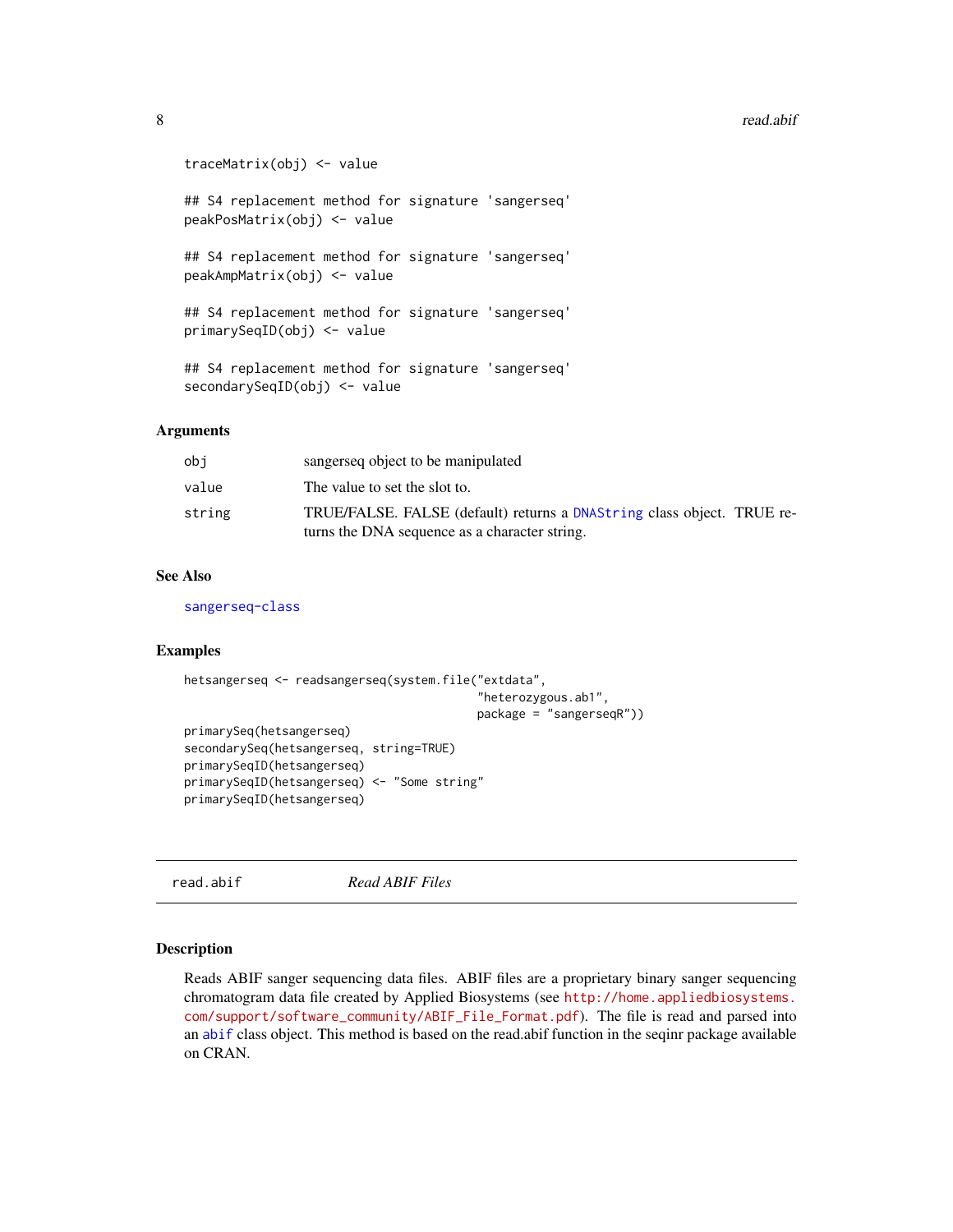#### <span id="page-8-0"></span>read.scf 9

## Usage

read.abif(filename)

### Arguments

filename Location of the file.

## Value

[abif](#page-1-1) s4 object

## References

Charif, D. and Lobry, J.R. (2007) SeqinR 1.0-2: a contributed package to teh R project for statistical computing devoted to biological sequences retrieval and analysis. Structural approches to sequenc eevolution: Molecules, networks, populations. pp. 207-232.

#### See Also

[read.scf](#page-8-1), [readsangerseq](#page-9-1), [abif](#page-1-1)

## Examples

```
hetab1 <- read.abif(system.file("extdata",
                                "heterozygous.ab1",
                                package = "sangerseqR"))
```
str(hetab1)

<span id="page-8-1"></span>read.scf *Read Scf Files*

## Description

Reads Scf sanger sequencing data files. Scf files are an open source binary sanger sequencing chromatogram data file (see [http://staden.sourceforge.net/manual/formats\\_unix\\_2.html](http://staden.sourceforge.net/manual/formats_unix_2.html)). The file is read and parsed into an [scf](#page-11-1) class object.

#### Usage

read.scf(filename)

## Arguments

filename Location of the file.

## Value

[scf](#page-11-1) s4 object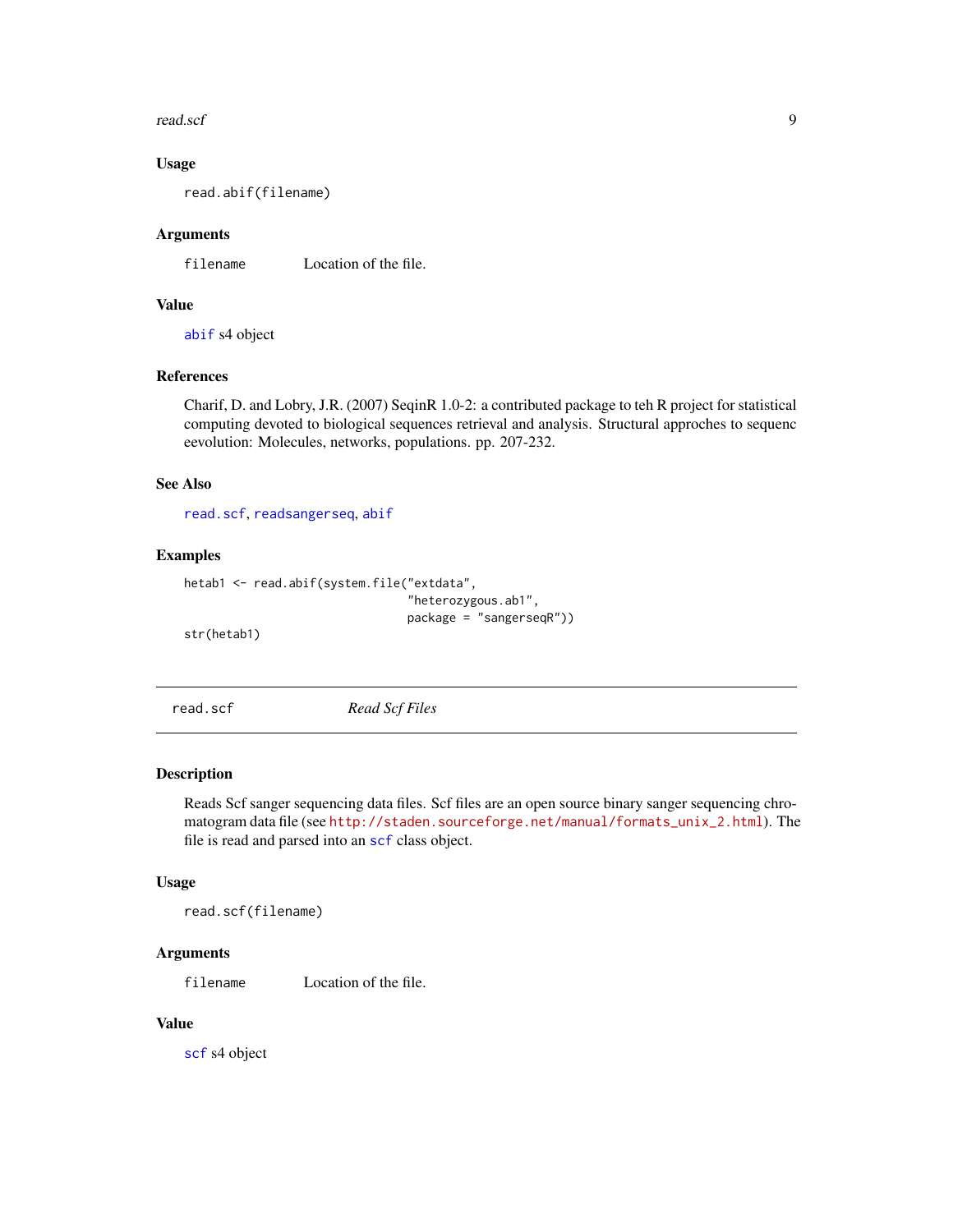### See Also

[read.abif](#page-7-1), [readsangerseq](#page-9-1), [scf](#page-11-1)

## Examples

```
homoscf <- read.scf(system.file("extdata",
                                "homozygous.scf",
                                package = "sangerseqR"))
```
str(homoscf)

<span id="page-9-1"></span>readsangerseq *Read Scf or ABIF Files*

## Description

This is a convienience function for reading Scf or ABIF files into a sangerseq object, which can be used by the other sangerseq package functions. It is equivalent to calling [read.scf](#page-8-1) or [read.abif](#page-7-1) as appropriate and then calling [sangerseq](#page-10-1).

#### Usage

readsangerseq(filename)

## Arguments

filename Location of the file.

#### Value

[sangerseq](#page-10-1) s4 object

## See Also

[read.abif](#page-7-1), [read.scf](#page-8-1), [abif](#page-1-1), [scf](#page-11-1), [sangerseq](#page-10-1)

#### Examples

```
hetsangerseq <- readsangerseq(system.file("extdata",
                                          "heterozygous.ab1",
                                          package = "sangerseqR"))
str(hetsangerseq)
#same for scf files
homosangerseq <- readsangerseq(system.file("extdata",
                                            "homozygous.scf",
                                           package = "sangerseqR"))
```
str(homosangerseq)

<span id="page-9-0"></span>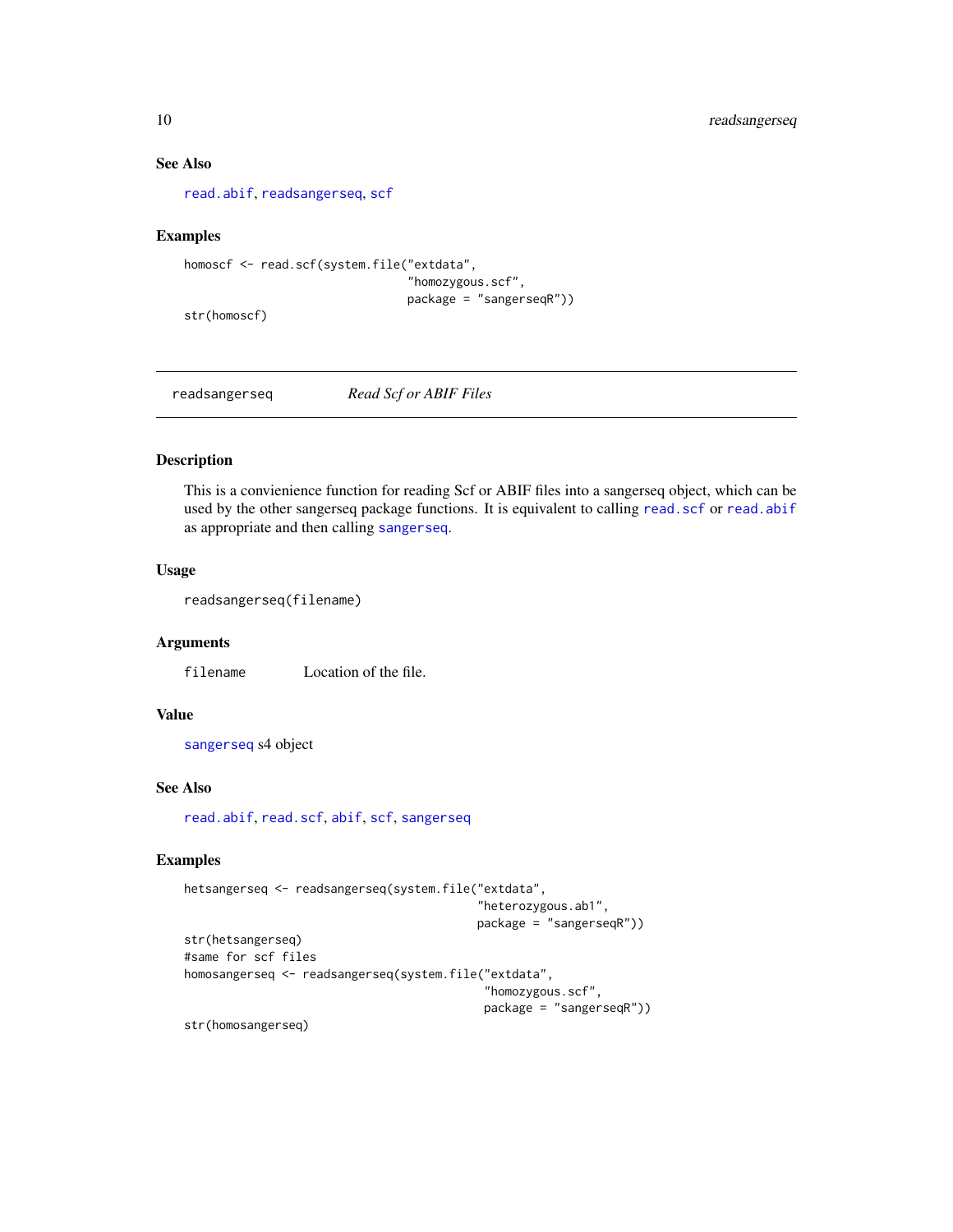#### <span id="page-10-2"></span><span id="page-10-1"></span><span id="page-10-0"></span>**Description**

Sangerseq Class Objects contain data necessary for using sangerseq package functions (e.g. [chromatogram](#page-2-1), [makeBaseCalls](#page-4-1)). The exact content will depend on the source of the data (for example, scf files do not have secondary Basecalls).

#### Usage

```
sangerseq(obj)
```

```
## S4 method for signature 'abif'
sangerseq(obj)
```
## S4 method for signature 'scf' sangerseq(obj)

#### Arguments

obj Can be either an [abif](#page-1-1) or [scf](#page-11-1) object.

#### **Slots**

- primarySeqID Source of the primary basecalls. Functions that modify these calls, such as [makeBaseCalls](#page-4-1) and [setAllelePhase](#page-12-1) will also change this value.
- secondarySeqID Source of the secondary basecalls. See above.
- primarySeq The primary Basecalls formatted as a [DNAString](#page-0-0) object.
- secondarySeq The secondary Basecalls formatted as a [DNAString](#page-0-0) object.
- traceMatrix A numerical matrix containing 4 columns corresponding to the normalized signal values for the chromatogram traces. Column order  $= A, C, G, T$ .
- peakPosMatrix A numerical matrix containing the position of the maximum peak values for each base within each Basecall window. If no peak was detected for a given base in a given window, then "NA". Column order  $= A, C, G, T$ .
- peakAmpMatrix A numerical matrix containing the maximum peak amplitudes for each base within each Basecall window. If no peak was detected for a given base in a given window, then 0. Column order  $= A.C.G.T.$

#### Accessor methods

[primarySeqID](#page-5-1), [primarySeq](#page-5-2), [secondarySeqID](#page-5-2), [secondarySeq](#page-5-2), [traceMatrix](#page-5-2), [peakPosMatrix](#page-5-2), [peakAmpMatrix](#page-5-2)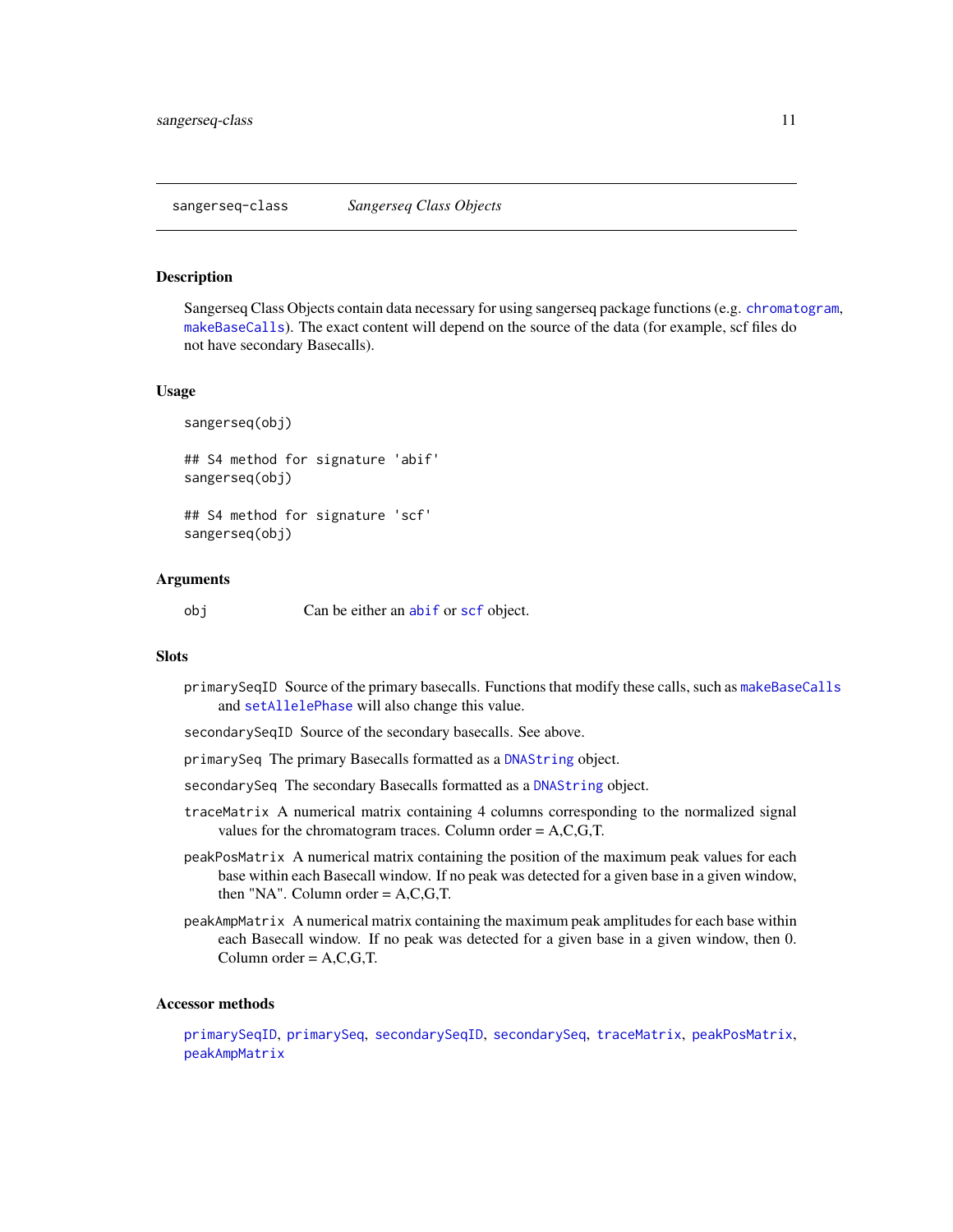12 scf-class

### See Also

[abif](#page-1-1), [scf](#page-11-1)

#### Examples

```
#sample sangerseq object created from abif file
hetsangerseq <- readsangerseq(system.file("extdata",
                                           "heterozygous.ab1",
                                           package = "sangerseqR"))
str(hetsangerseq)
#same for scf files
homosangerseq <- readsangerseq(system.file("extdata",
                                            "homozygous.scf",
                                            package = "sangerseqR"))
str(homosangerseq)
```
scf-class *Scf Class Objects*

#### <span id="page-11-1"></span>Description

S4 object returned by [read.scf](#page-8-1) containing all fields in the SCF file format (see [http://staden.](http://staden.sourceforge.net/manual/formats_unix_2.html) [sourceforge.net/manual/formats\\_unix\\_2.html](http://staden.sourceforge.net/manual/formats_unix_2.html)). Must be converted to [sangerseq](#page-10-1) to be used in other functions from this package.

## **Slots**

header Header information from the file.

sample\_points Trace data matrix (Order =  $A, C, G, T$ ).

sequence\_probs Matrix of the relative probabilities for each base at each position (Order =  $A, C$ , G, T).

basecall\_positions Vector containing trace matrix indices for each basecall.

basecalls [DNAString](#page-0-0) object containing the basecalls.

comments String containing any comments in the file.

private Raw binary data containing any private data in the file. Generally not used.

## See Also

[read.scf](#page-8-1), [abif](#page-1-1), [sangerseq](#page-10-1)

## Examples

```
homoscf <- read.scf(system.file("extdata",
                                "homozygous.scf",
                                package = "sangerseqR"))
```
str(homoscf)

<span id="page-11-0"></span>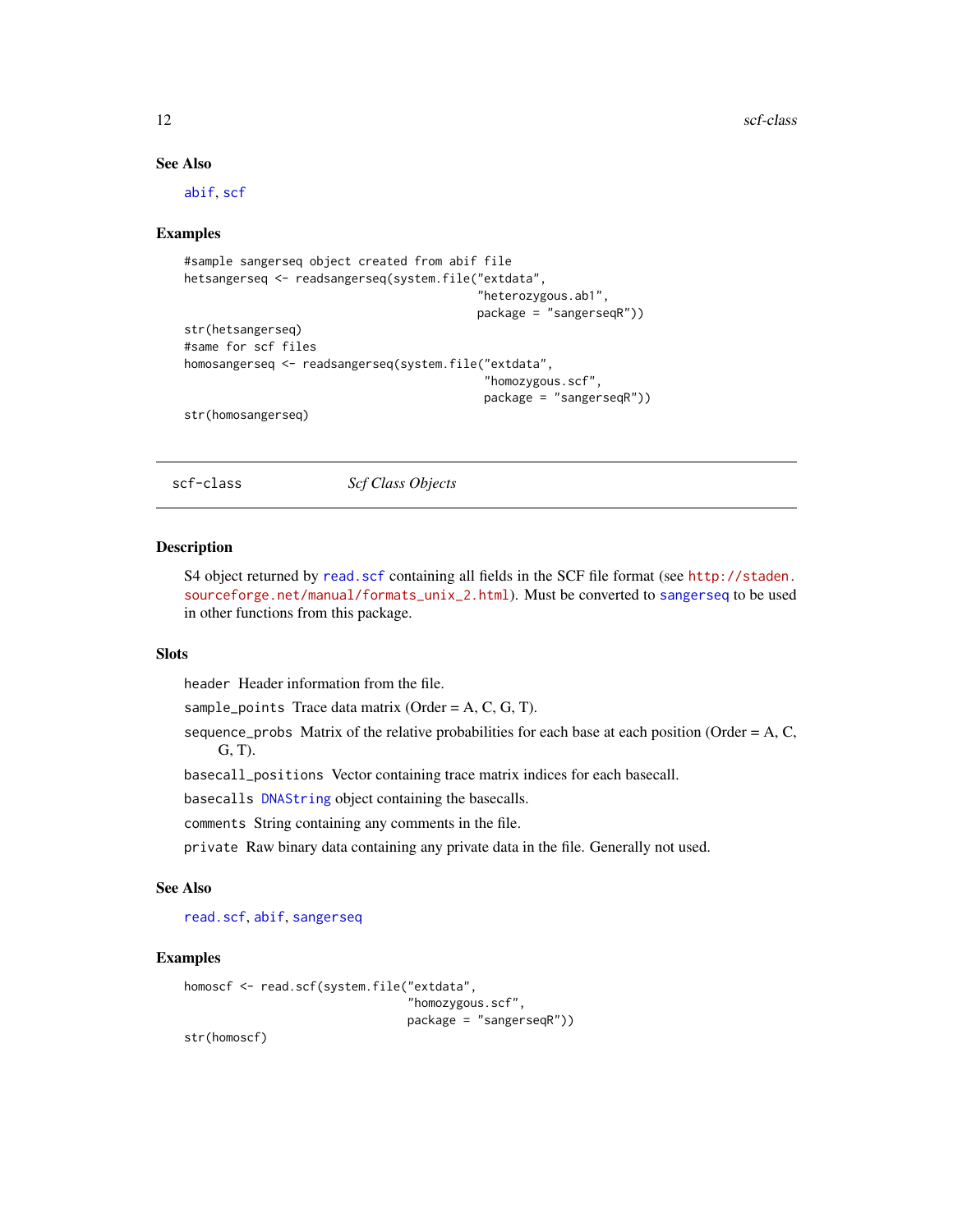<span id="page-12-1"></span><span id="page-12-0"></span>

#### Description

Parses the Primary and Secondary Sequences into Reference and Alternate Alleles

#### Usage

```
setAllelePhase(obj, refseq, trim5 = 0, trim3 = 0)
## S4 method for signature 'sangerseq'
setAllelePhase(obj, refseq, trim5 = 0, trim3 = 0)
```
## Arguments

| obi    | sangerseq class object                                       |
|--------|--------------------------------------------------------------|
| refseg | DNAString for character string of reference allele sequence. |
| trim5  | Number of bases to trim from the beginning of the sequence.  |
| trim3  | Number of bases to trim from the end of the sequence.        |

## Details

When multiple heterozygous basecalls are made, it is generally unclear which calls are in phase with each other. This function takes a reference sequence for one of the alleles to match the primary and secondary basecalls as reference or alternate allele.

#### Value

A [sangerseq](#page-10-1) object with the Reference Allele in the primarySeq slot and the Alternate Allele in the secondarySeq slot.

#### See Also

[makeBaseCalls](#page-4-1), [chromatogram](#page-2-1), [sangerseq](#page-10-1)

## Examples

```
#Load Sequences
hetsangerseq <- readsangerseq(system.file("extdata",
                                          "heterozygous.ab1",
                                          package = "sangerseqR"))
homosangerseq <- readsangerseq(system.file("extdata",
                                           "homozygous.scf",
                                           package = "sangerseqR"))
#Make calls on heterozygous sequence to be parsed
hetcalls <- makeBaseCalls(hetsangerseq, ratio = 0.33)
#Need a reference sequence to set phase. Can get from annotation
```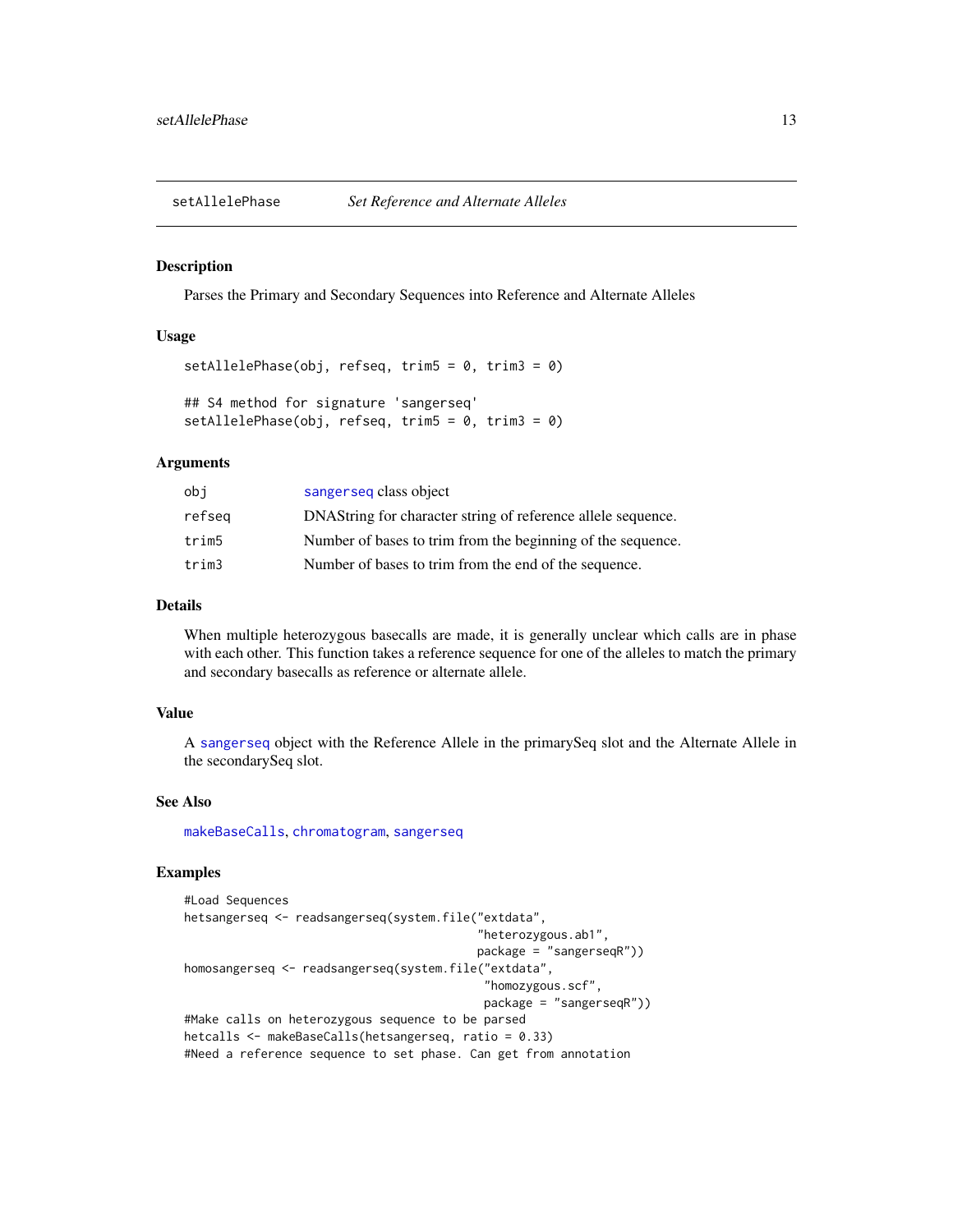```
#(e.g. Refseq) or another sanger sequencing file
ref <- subseq(primarySeq(homosangerseq, string = TRUE),
              start = 30,
             width = 500)
#Set the phase
hetseqalleles <- setAllelePhase(hetcalls, ref, trim5 = 50, trim3 = 100)
#Align to compare alleles
pa <- pairwiseAlignment(primarySeq(hetseqalleles),
                                  secondarySeq(hetseqalleles),
                                   type = "global-local")
writePairwiseAlignments(pa)
```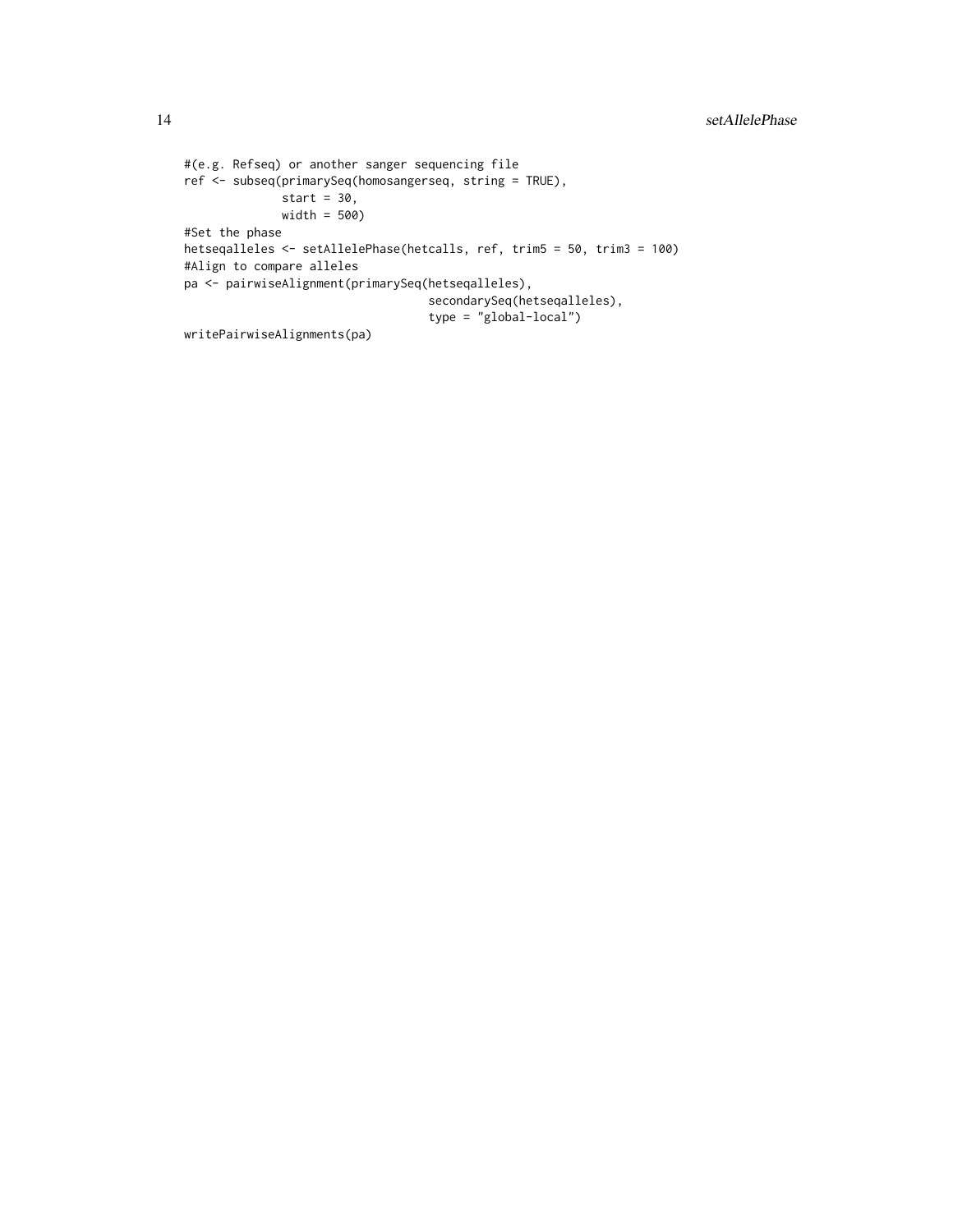# <span id="page-14-0"></span>**Index**

abif, *[8](#page-7-0)[–12](#page-11-0)* abif *(*abif-class*)*, [2](#page-1-0) abif-class, [2](#page-1-0) chromatogram, [3,](#page-2-0) *[5](#page-4-0)*, *[11](#page-10-0)*, *[13](#page-12-0)* chromatogram,sangerseq-method *(*chromatogram*)*, [3](#page-2-0) DNAString, *[8](#page-7-0)*, *[11,](#page-10-0) [12](#page-11-0)* makeBaseCalls, *[4](#page-3-0)*, [5,](#page-4-0) *[11](#page-10-0)*, *[13](#page-12-0)* makeBaseCalls,sangerseq-method *(*makeBaseCalls*)*, [5](#page-4-0) peakAmpMatrix, *[11](#page-10-0)* peakAmpMatrix *(*primarySeqID*)*, [6](#page-5-0) peakAmpMatrix,sangerseq-method *(*primarySeqID*)*, [6](#page-5-0) peakAmpMatrix<- *(*primarySeqID*)*, [6](#page-5-0) peakAmpMatrix<-,sangerseq-method *(*primarySeqID*)*, [6](#page-5-0) peakPosMatrix, *[11](#page-10-0)* peakPosMatrix *(*primarySeqID*)*, [6](#page-5-0) peakPosMatrix,sangerseq-method *(*primarySeqID*)*, [6](#page-5-0) peakPosMatrix<- *(*primarySeqID*)*, [6](#page-5-0) peakPosMatrix<-,sangerseq-method *(*primarySeqID*)*, [6](#page-5-0) PolyPeakParser, [6](#page-5-0) primarySeq, *[11](#page-10-0)* primarySeq *(*primarySeqID*)*, [6](#page-5-0) primarySeq,sangerseq-method *(*primarySeqID*)*, [6](#page-5-0) primarySeq<- *(*primarySeqID*)*, [6](#page-5-0) primarySeq<-,sangerseq-method *(*primarySeqID*)*, [6](#page-5-0) primarySeqID, [6,](#page-5-0) *[11](#page-10-0)* primarySeqID,sangerseq-method *(*primarySeqID*)*, [6](#page-5-0) primarySeqID<- *(*primarySeqID*)*, [6](#page-5-0)

primarySeqID<-,sangerseq-method *(*primarySeqID*)*, [6](#page-5-0) read.abif, *[2,](#page-1-0) [3](#page-2-0)*, *[6](#page-5-0)*, [8,](#page-7-0) *[10](#page-9-0)* read.scf, *[9](#page-8-0)*, [9,](#page-8-0) *[10](#page-9-0)*, *[12](#page-11-0)* readsangerseq, *[6](#page-5-0)*, *[9,](#page-8-0) [10](#page-9-0)*, [10](#page-9-0) sangerseq, *[2](#page-1-0)[–5](#page-4-0)*, *[10](#page-9-0)*, *[12,](#page-11-0) [13](#page-12-0)* sangerseq *(*sangerseq-class*)*, [11](#page-10-0) sangerseq,abif-method *(*sangerseq-class*)*, [11](#page-10-0) sangerseq,scf-method *(*sangerseq-class*)*, [11](#page-10-0) sangerseq-class, [11](#page-10-0) sangerseqR *(*sangerseqR-package*)*, [2](#page-1-0) sangerseqR-package, [2](#page-1-0) scf, *[3](#page-2-0)*, *[6](#page-5-0)*, *[9](#page-8-0)[–12](#page-11-0)* scf *(*scf-class*)*, [12](#page-11-0) scf-class, [12](#page-11-0) secondarySeq, *[11](#page-10-0)* secondarySeq *(*primarySeqID*)*, [6](#page-5-0) secondarySeq,sangerseq-method *(*primarySeqID*)*, [6](#page-5-0) secondarySeq<- *(*primarySeqID*)*, [6](#page-5-0) secondarySeq<-,sangerseq-method *(*primarySeqID*)*, [6](#page-5-0) secondarySeqID, *[11](#page-10-0)* secondarySeqID *(*primarySeqID*)*, [6](#page-5-0) secondarySeqID,sangerseq-method *(*primarySeqID*)*, [6](#page-5-0) secondarySeqID<- *(*primarySeqID*)*, [6](#page-5-0) secondarySeqID <-. , sangerseq-method *(*primarySeqID*)*, [6](#page-5-0) setAllelePhase, *[4,](#page-3-0) [5](#page-4-0)*, *[11](#page-10-0)*, [13](#page-12-0) setAllelePhase,sangerseq-method *(*setAllelePhase*)*, [13](#page-12-0)

traceMatrix, *[11](#page-10-0)* traceMatrix *(*primarySeqID*)*, [6](#page-5-0)